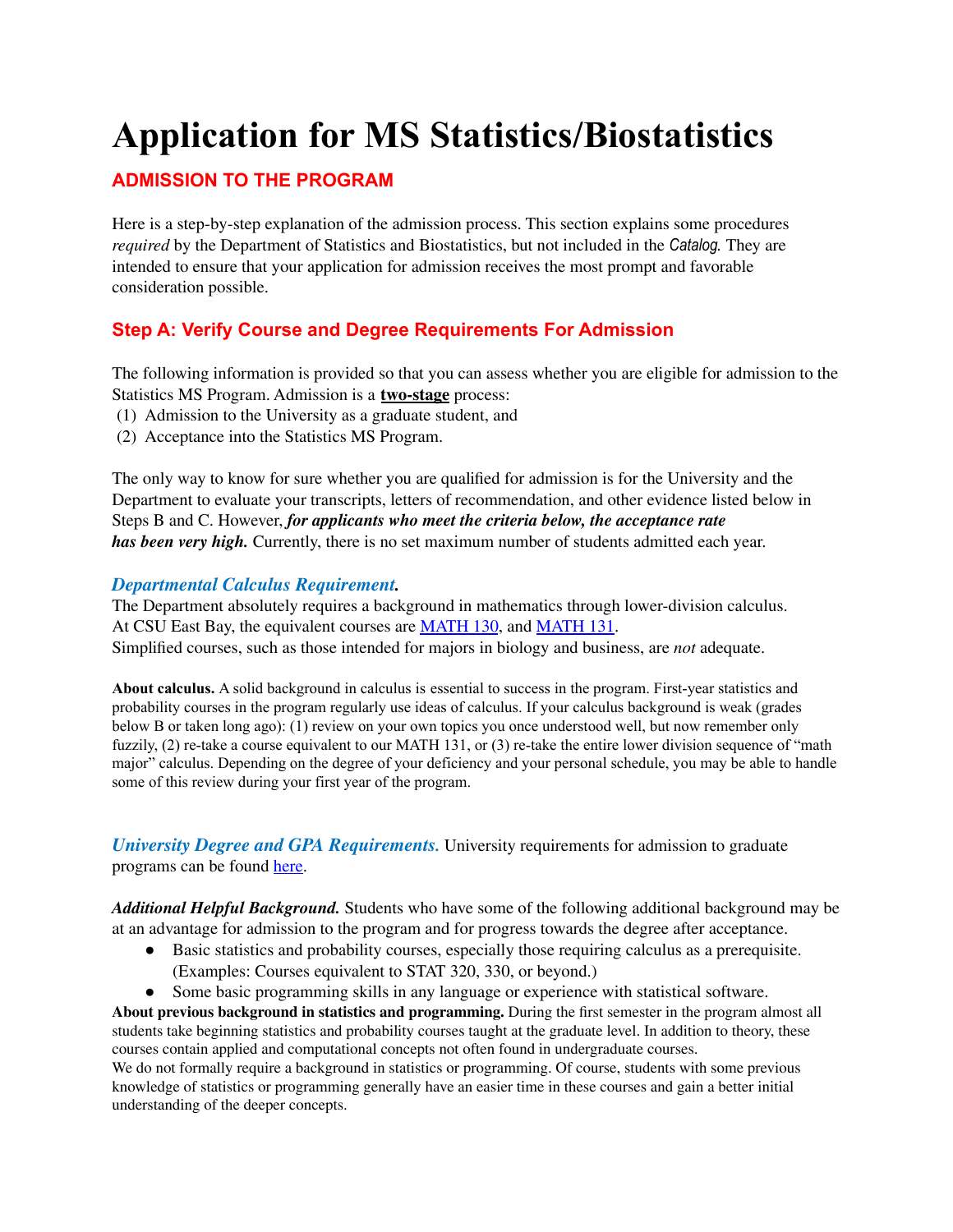# **Step B: Online Application for Graduate Admission to the University**

Applications have to be submitted online at *[Cal State](https://www2.calstate.edu/apply) APPLY.*

*Deadlines.* Students are usually admitted to the Statistics MS Program starting in Fall semester (beginning mid-August). We do accept some students who have a previous background in statistics to start in Spring semester (late January).

Your application and transcripts should be submitted online before the application deadline date for the semester in which you intend to enter the program. Please check the 'Graduate [Admissions](https://www.csueastbay.edu/admissions/documents-deadlines-and-important-information/application-and-doc-deadlines/graduate-and-credential-students.html) and [Documents](https://www.csueastbay.edu/admissions/documents-deadlines-and-important-information/application-and-doc-deadlines/graduate-and-credential-students.html) Deadlines' on the university website. For general instructions on how to apply for Graduate admission, please click [here](https://www.csueastbay.edu/admissions/graduate-requirements/how-to-apply.html).

*If you miss a deadline, do not assume that applications are closed without asking.*

# **Step C: Information on Qualification for MS in Statistics or Biostatistics** *(also done through Cal State Apply)*

If you have any questions regarding the following materials, please contact our office at *[statistics@csueastbay.edu](mailto:statistics@csueastbay.edu)* —not the Admissions Office. Please make sure you include your legal name and the program you are applying for in all your correspondences and email files in pdf format.

#### *INFORMATION FROM YOUR APPLICATION:*

- 1) **COVER LETTER** please include the following information:
	- a. your desired starting semester,
	- b. your contact information (postal address, telephone, email address),
	- c. your academic history
- 2) **UNOFFICIAL COPIES OF TRANSCRIPTS** please send original or readable photocopies of transcripts. (This is *in addition* to the official transcripts you order sent to the Admissions Office.) Some universities make it possible for you to access your courses and grades online; a clear printout of such an online list is acceptable provided it is accurate and up to date. If a transcript from an institution you attended does not show your grade point average (GPA) in the US system  $(A = 4.0, B = 3.0, and so on)$ , then provide this GPA information as an attachment. If you do not know the equivalent GPA, explain the grading system briefly. (For example: What is the lowest passing grade in a course? The average grade necessary for graduation? The average grade necessary for honors?)
- 3) **COURSE LIST** Separate from your transcripts, please make an organized chronological list of your previous work in mathematics, statistics, and related quantitative courses.
	- a. **Calculus-prerequisite courses (no exceptions).** Provide a clear statement of how and where your basic calculus prerequisite was met. Give course names, dates, grades (converted to the US grade system, if necessary), institutions, and brief course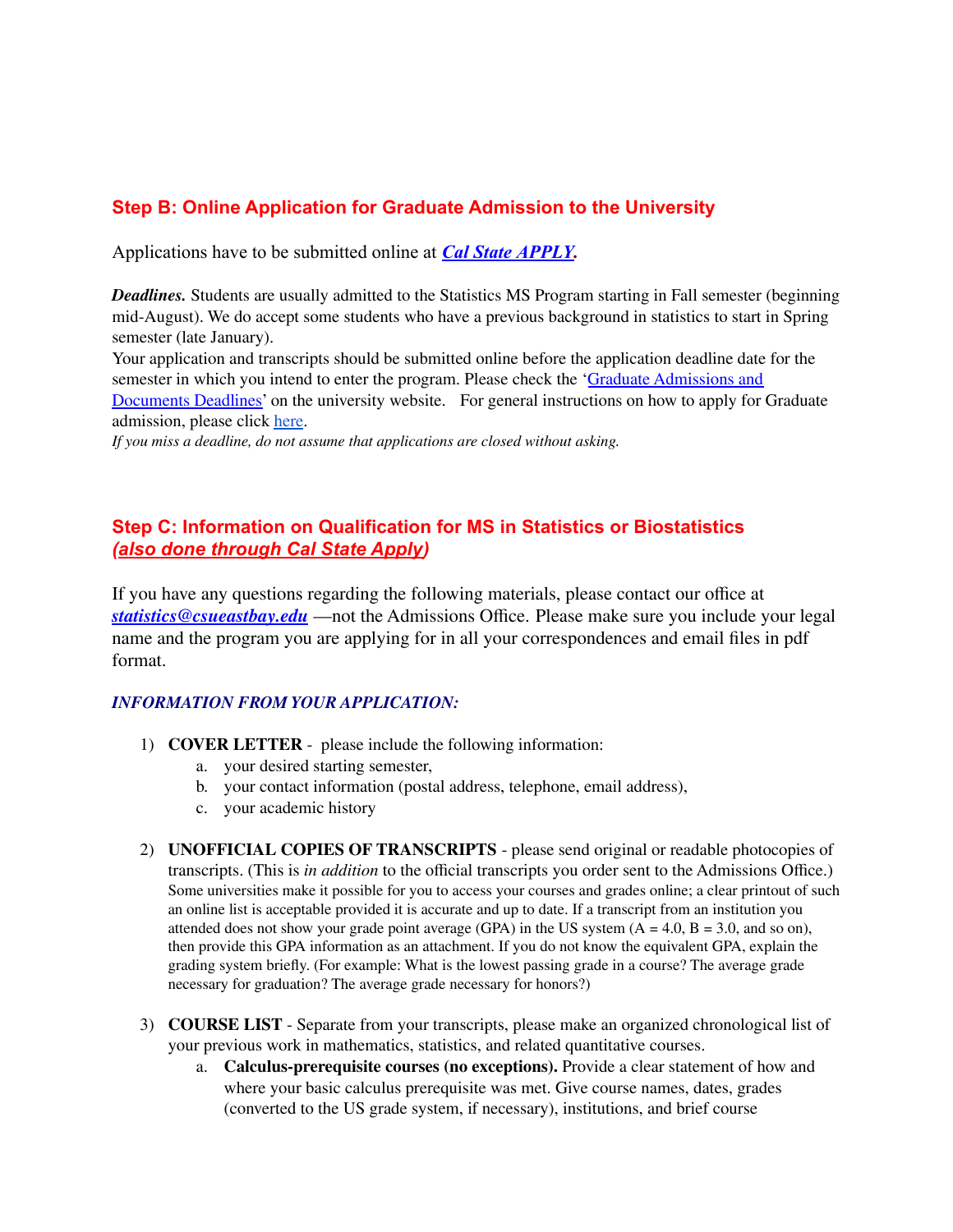descriptions. This information must be precise so that we can verify on your transcript(s) that our calculus requirement has been met.

- b. **List of other relevant courses.** If you have taken any post-calculus courses in statistics, mathematics, or related fields, please give us a list with dates, grades (in the US system: A, B, C, etc.), and, if known, instructors and textbook authors.
- 4) **STATEMENT OF PURPOSE** Please include in your package a straightforward statement of about 1.5 pages in length discussing your background (especially academic), career objectives (to the extent known), and reasons for seeking an MS Degree in Statistics. If you believe that your transcripts or past grades do not accurately represent your current ability to perform to a high standard in the Statistics MS Program, please provide an explanation. Especially if your GPA is below 3.0, you need to convince us that you can succeed in a program in which you will be expected to get *no* grades lower than B. This Statement of Purpose must be provided directly to the Department of Statistics and Biostatistics**—***not* included in your online application.
- **5) LETTERS OR RECOMMENDATION** Normally, we require **at least two, preferably three**, letters of recommendation from people who are familiar with your academic background in mathematics, statistics, or other quantitative courses, and who can provide informative assessments of your aptitude for graduate work.

For tips on letters of recommendation, please click [here.](https://www.csueastbay.edu/admissions/files/docs/letters-of-rec.pdf)

**In case you are not able to provide letters of references, then you are required to provide GRE scores.**

- 6) **GRADUATE RECORD EXAM (GRE) SCORES***.* We do not require GRE scores of all applicants. However, *in any of the following circumstances, we ordinarily require scores for the General GRE* (Verbal, Quantitative, Writing):
	- If you cannot supply at least two academic letters of recommendation as explained in Section 5 above.
	- If your average GPA in *any* of the following categories is below B (3.0): (a) All of your undergraduate work, (b) All of our courses in the mathematical sciences (including statistics and computer science) at the undergraduate level, (c) All of your post-baccalaureate work at any one institution.